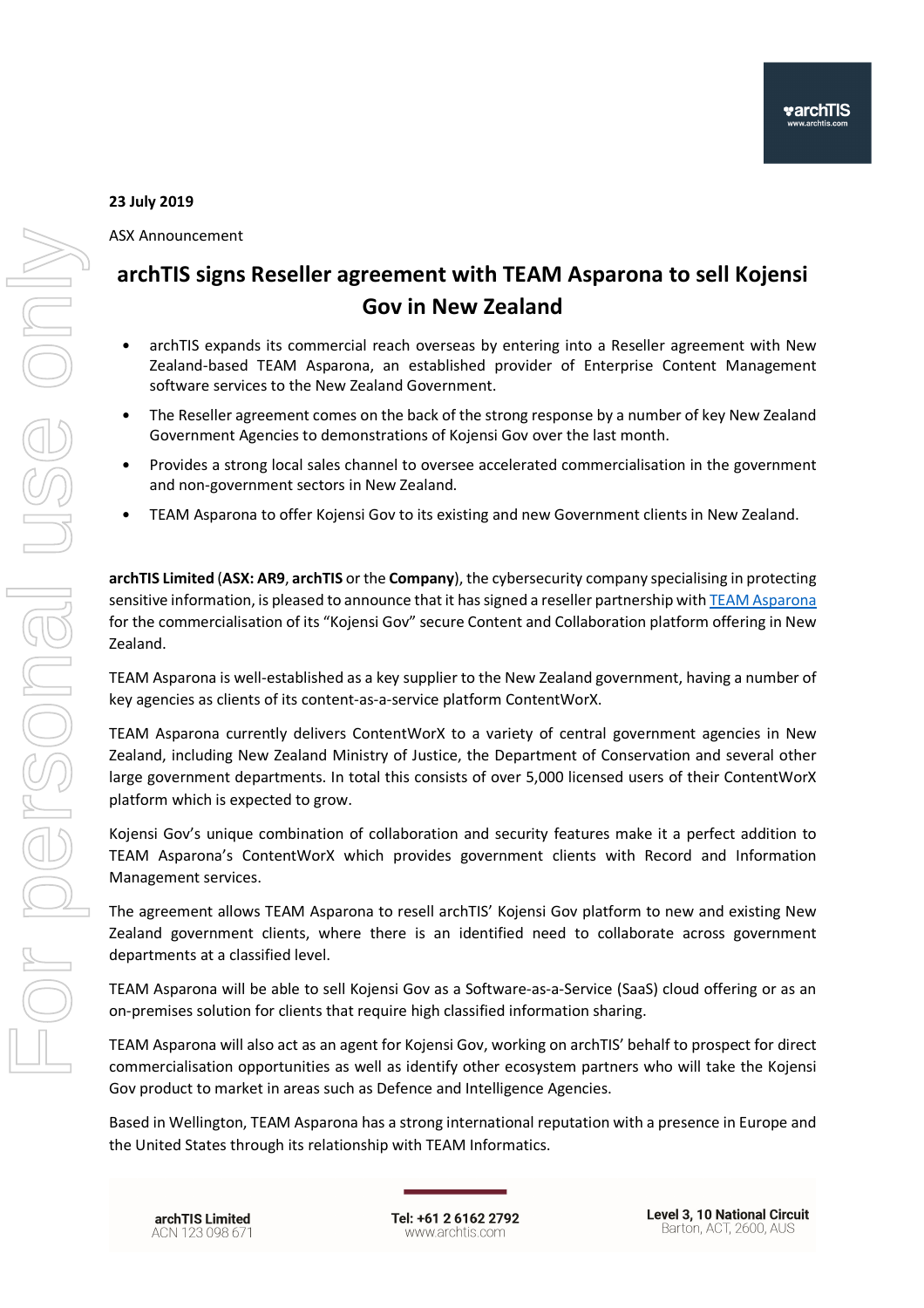This announcement is another example of archTIS successfully implementing its Go-to Market Strategy to accelerate Kojensi Gov commercialisation through developing a strong partnership ecosystem. archTIS will continue to leverage its existing strategic partners and reseller network to accelerate the commercialisation of its technology, and grow its pipeline of opportunities across the government, defence, legal and critical infrastructure sectors.

Kojensi Gov, which launched for commercial sale in Australia in April 2019, has been met with strong traction to date, having been added to the Australian Federal Government's Cloud Services Panel (CSP) as an approved cloud service.

The agreement allows archTIS to enter the New Zealand market with a commercialised SaaS product, tailored for the public sector, and demonstrates the success of archTIS' partner ecosystem and multimarket interest through other suppliers.

Daniel Lai, Managing Director of archTIS, said: "The New Zealand public sector represents a real growth opportunity for us given its close alignment to our ongoing work with federal government stakeholders in Australia. archTIS has a long-standing relationship with TEAM Asparona, with whom we have been working closely for over three years. TEAM Asparona love the product and were eager to take up the opportunity to commercialise Kojensi Gov in New Zealand. James Fowler and his team know our product intimately, and align closely with our strategy of finding best-of-breed partners to help identify increased commercial opportunities. We are delighted to be working with TEAM Asparona, who are well-placed to capitalise on growing market appetite for our trusted cloud-based offering as we accelerate towards the next phase of growth for Kojensi Gov."

James Fowler, CEO of TEAM Asparona, said: "We have seen growing demand for secure collaboration solutions in recent years, particularly in the Government market. In line with our commitment to select best-of-breed solutions for our customers, we recognised that Kojensi Gov represents an exciting combination of leading-edge innovation and archTIS' extensive experience in the defence and secure agency sectors. We have already seen strong initial interest in the product from both customers and our alliance partners here in New Zealand, so the Kojensi Gov product is a welcome addition to TEAM Asparona, our ContentWorX platform and our portfolio of content management solutions. To facilitate agencies' uptake of Kojensi Gov, we plan to offer Kojensi Gov from the New Zealand Government Marketplace for public cloud software. We look forward to working closely with Daniel and the archTIS team as that plan progresses."

ENDS

For further enquiries, please contact:

Investors Daniel Lai Managing Director E: investors@archTIS.com Media Daniel Paperny Media and Capital Partners P: 0433 339 454 E: daniel.paperny@mcpartners.com.au

About archTIS Limited

archTIS Limited ACN 123 098 671

Tel: +61 2 6162 2792 www.archtis.com

**Level 3, 10 National Circuit** Barton, ACT, 2600, AUS